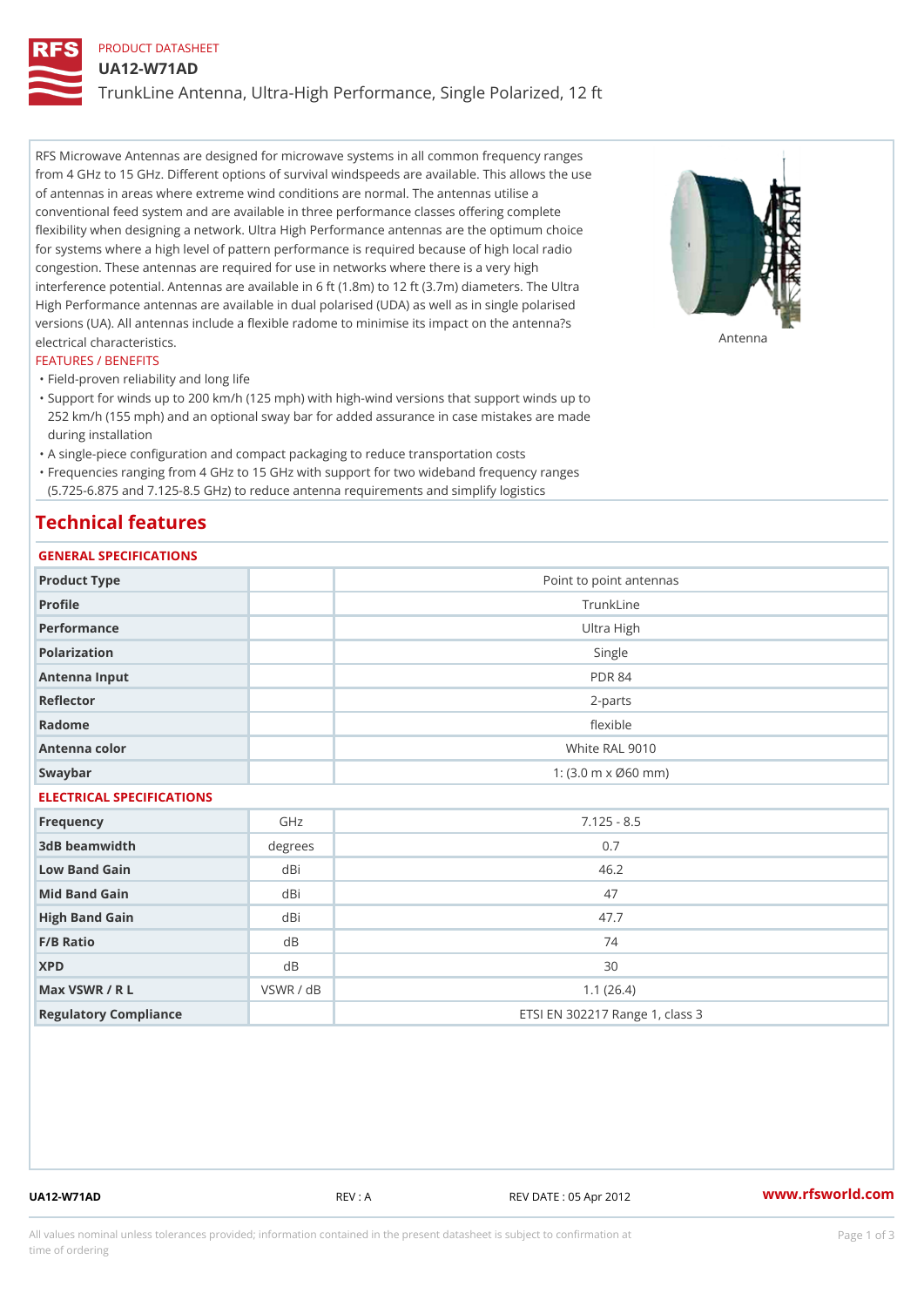# PRODUCT DATASHEET

## UA12-W71AD

TrunkLine Antenna, Ultra-High Performance, Single Polarized, 12 ft

| MECHANICAL SPECIFICATIONS                                       |              |                                                                           |  |
|-----------------------------------------------------------------|--------------|---------------------------------------------------------------------------|--|
| Diameter                                                        | ft $(m)$     | 12(3.7)                                                                   |  |
| Elevation Adjustment                                            | degree       | ± 5                                                                       |  |
| Azimuth Adjustment                                              | degrees      | ± 5                                                                       |  |
| Polarization Adjustment                                         | degree:      | ± 5                                                                       |  |
| Mounting Pipe Diameter<br>minimum                               | $mm$ (in)    | 114(4.5)                                                                  |  |
| Mounting Pipe Diameter<br>maximum                               | $mm$ (in)    | 114(4.5)                                                                  |  |
| Approximate Weight                                              | kg (lb)      | 420 (924)                                                                 |  |
| Survival Windspeed                                              | $km/h$ (mph) | 200 (125)                                                                 |  |
| Operational Windspeed                                           | $km/h$ (mph) | 190 (118)                                                                 |  |
| <b>STRUCTURE</b>                                                |              |                                                                           |  |
| Radome Material                                                 |              | PVC coated fabric                                                         |  |
| <b>FURTHER ACCESSORIES</b>                                      |              |                                                                           |  |
| optional Swaybar                                                |              | 1: SMA-SK-60-3000A (3.0 m x Ø60 mm)                                       |  |
| Further Accessories                                             |              | SMA-WK-12 : Wind Kit<br>SMA-SKO-UNIVERSAL-L : Universal sway bar fixation |  |
| MOUNTOUTLINE                                                    |              |                                                                           |  |
| m m<br>Dimension_A<br>(in)                                      |              | 3800 (150)                                                                |  |
| m m<br>$Dimension_B$<br>(in)                                    |              | 1880()                                                                    |  |
| m m<br>$Dimension_C$<br>(in)                                    |              | 670 (26.5)                                                                |  |
| $Dim_D - D -$<br>m m<br>$114$ m m (4.5 _ i r ) $\mathsf{Rip}$ = |              | 190(7.5)                                                                  |  |

Dimension\_F m<sub>m</sub> (in) 1580 (62.5)

mm (in)

Dimension\_E

370 (14.57)

UA12-W71AD REV : A REV DATE : 05 Apr 2012 [www.](https://www.rfsworld.com)rfsworld.com